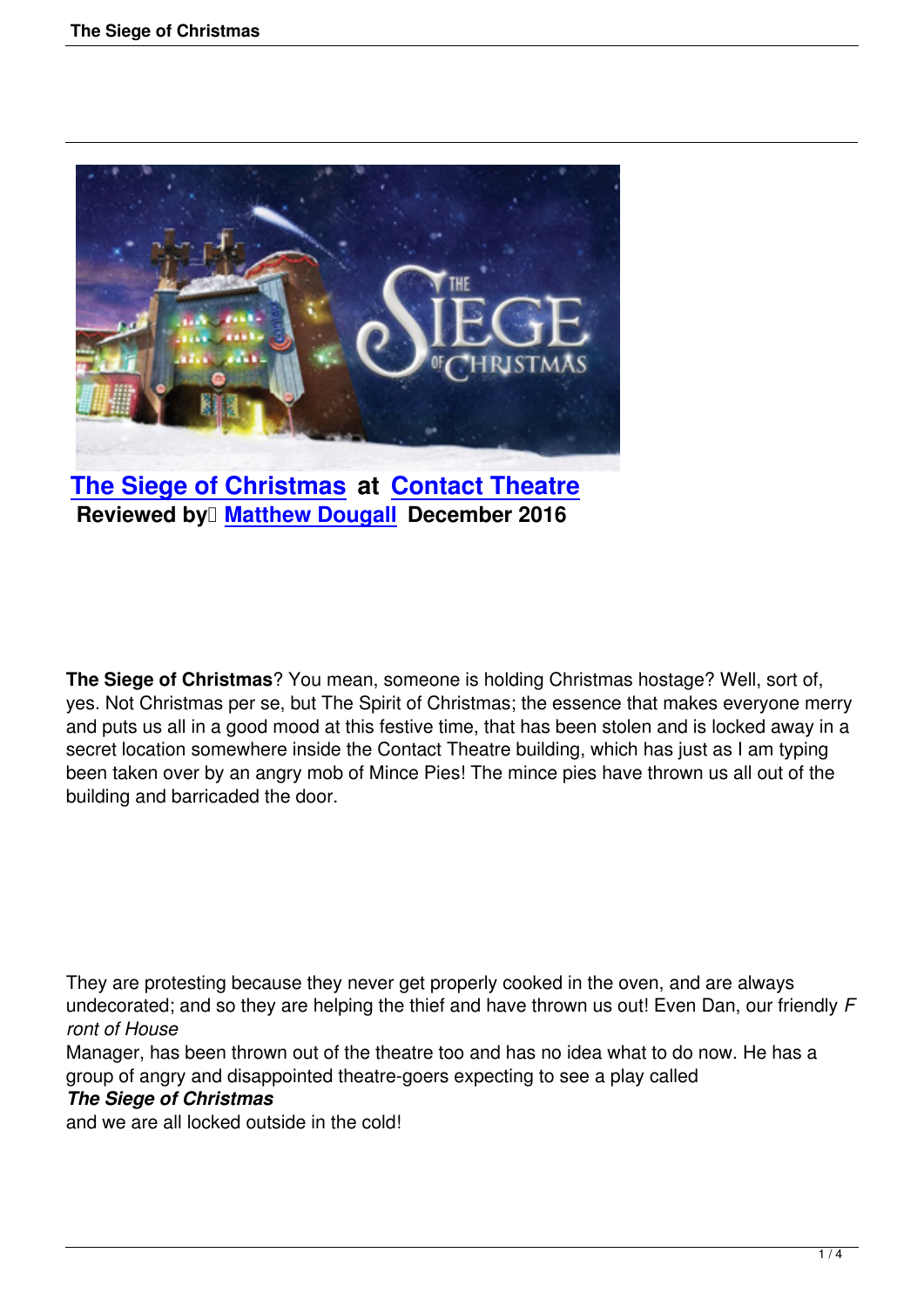Fear not, for all this is part of the play of course, and the children, of which there are quite a few, are still trying to take this in, when suddenly, enter Nutcracker; a secret agent who has been assigned and working under cover to restore order, recapture and release *The Spirit of Christmas* once

again. Of course she needs help - from us; and so we become her army of helpers as she guides us back into the theatre building by a rear entrance and a strategically placed snow machine!

We travel from area to area and in each space there is a short play for the children to become involved in the story. Elves are disgruntled because they are always working and never get to see daylight and therefore no longer care. They have lost the spirit of Christmas too. A rather hot and bothered snowlady, or whatever the name for a female snowman is, a Christmas Cracker and some life-size toys all too have lost *The Spirit of Christmas* because they too have been overlooked, passed by and ignored. We also meet 4 fairies who have turned to naughty and mischievous behaviour - they too are helping this master criminal. In each space there is a nice set piece and each space has been designed and dressed accordingly. The crackers in smoke was especially pleasing.

The idea was excellent, and the children did enjoy it. We arrived finally at the room where The Spirit Of Christmas was being held, and we meet the 'master criminal' behind this heist. He is just a misunderstood youth who too has lost the joy of Christmas because he never has a good experience at Christmastime himself and so decided to make everyone's Christmas miserable. But everything turns out fine in the end with the gift of a Christmas jumper for him to wear, and he agrees to release the Spirit.

All those characters we met along our way now come together in happiness and sing a finale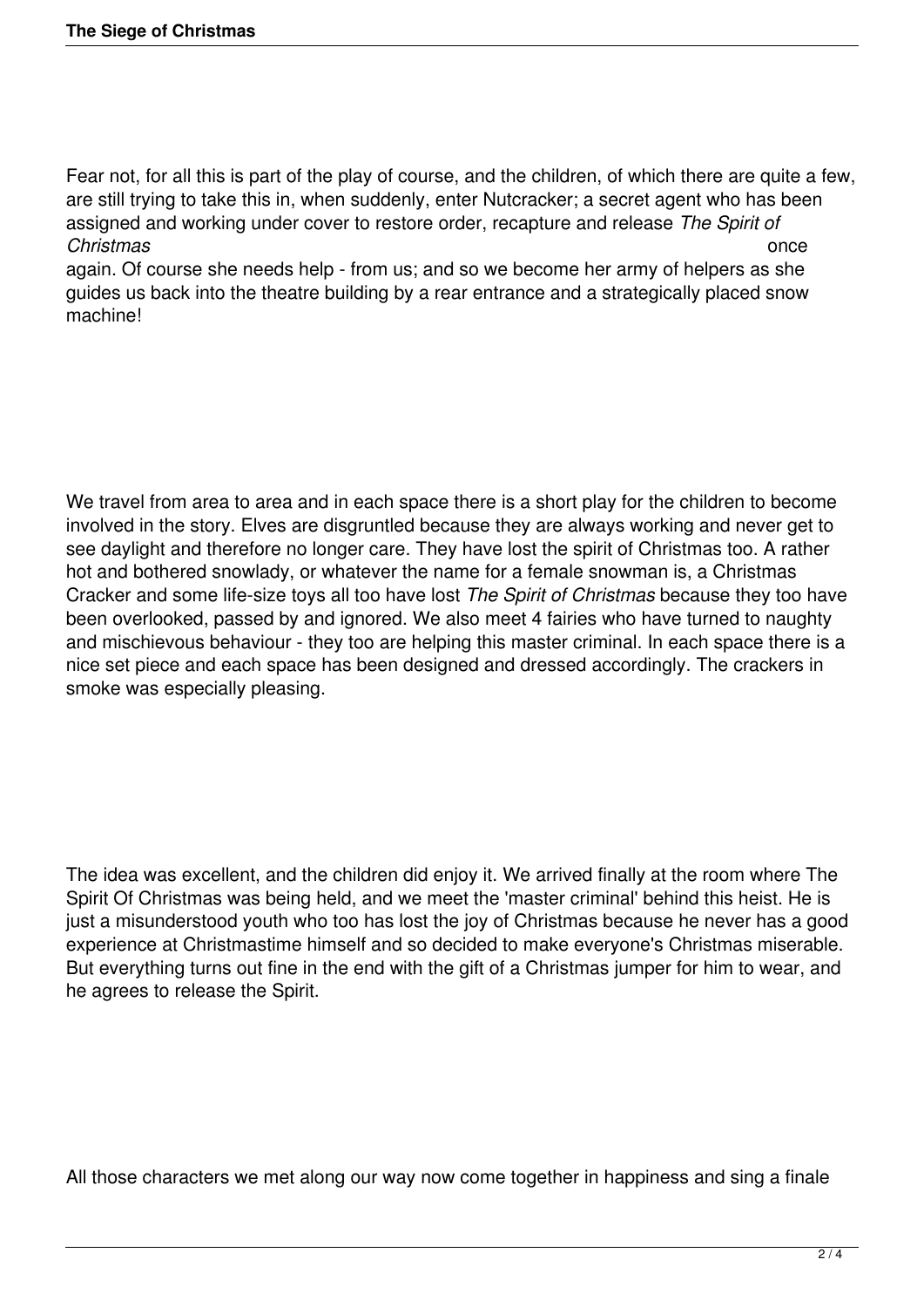song for us. The presentation, in promenade style, lasts one hour, and is the ideal time for such a show. The content is age appropriate and the young ones - recommended from age 5 upwards - certainly did enter into the spirit wholeheartedly and enjoyed the experience. For the older children, those ten or more, were not impressed at all, and could see through it all right away!

It was extremely well acted and the presentation was good. However, there were a couple of things which I found a little too much and distracting. We learnt a 'Nutcracker Freeze' which would render us invisible when in times of extreme danger. A good idea, but on the occasions this command was shouted no-one knew why. There was no danger. The map was only seen and carried by one or two of the children - the rest of them didn't stand a chance of seeing this integral part of the storyline. Likewise with the present from the elves' workshop. Even I had not known and understood that the present was a Christmas jumper until it was presented in the final scene and I put two and two together! The Fairy Dust balls were not understood by the majority at all. In other words, there were too many distractions, all of which were nice ideas, but when put together diluted the story and the children's understanding.

The other thing missing from this presentation was atmosphere. No-one ever felt that there was indeed any danger, and it was all too 'nice' and 'safe'. Perhaps that was deliberate because of the target audience age, but it certainly needed more in the way of genuine fear to start with at least.

The other thing which didn't work in their favour was that every audience member was asked to wear headphones and a device around our necks. I simply do not understand the need for this at all. Are the actors incapable of projecting their voices? We were a small group, and were never far away from the performers. They were distracting and cumbersome, and totally unnecessary.